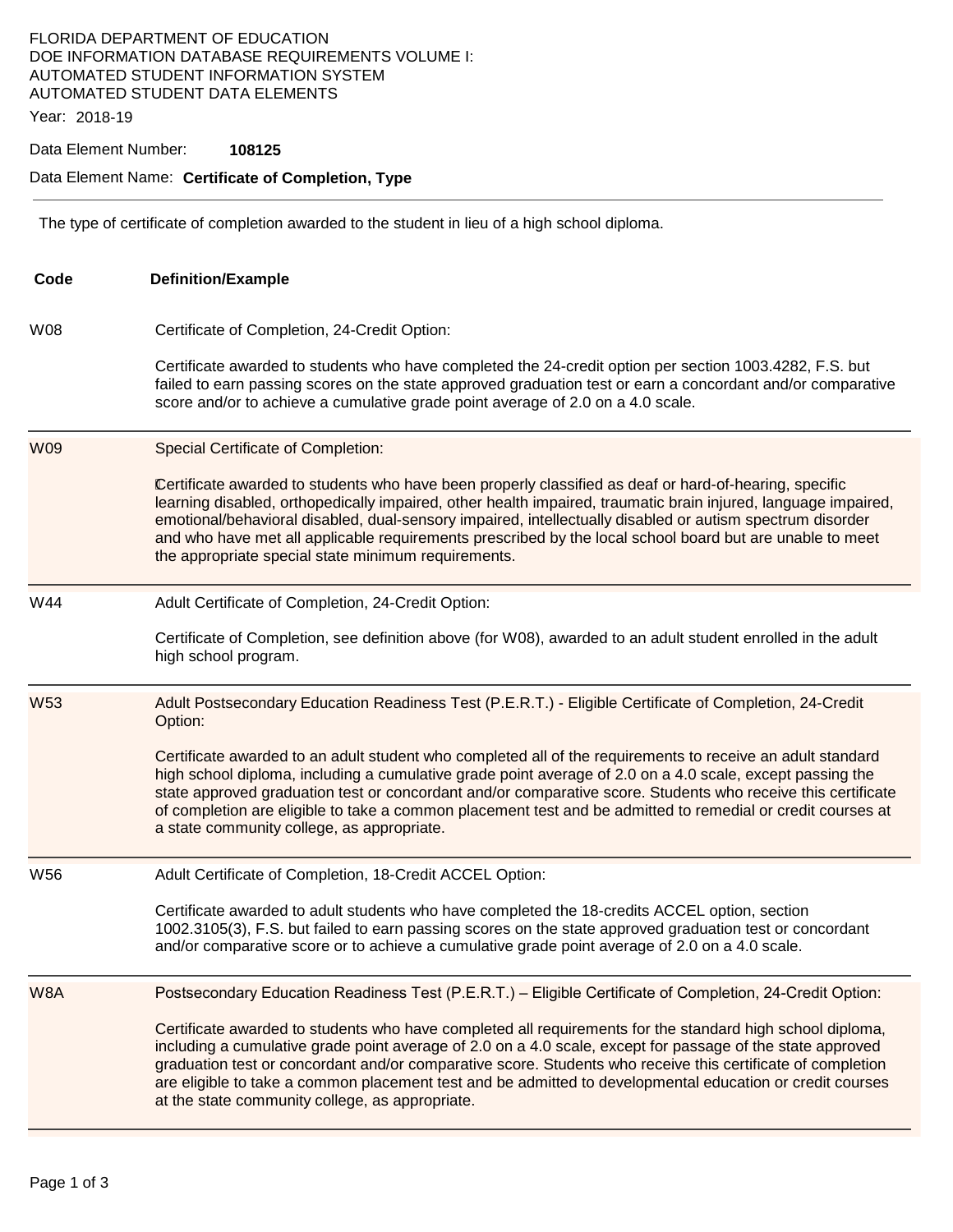### Data Element Name: **Certificate of Completion, Type**

| W8B | Certificate of Completion, 18-Credit ACCEL Option:                                                                                                                                                                                                                                                    |  |  |  |
|-----|-------------------------------------------------------------------------------------------------------------------------------------------------------------------------------------------------------------------------------------------------------------------------------------------------------|--|--|--|
|     | Certificate awarded to students who have completed the 18-credits ACCEL option, section 1002.3105(3),<br>F.S. but failed to earn passing scores on the state approved graduation test or concordant and/or<br>comparative score or to achieve a cumulative grade point average of 2.0 on a 4.0 scale. |  |  |  |
| 777 | Not applicable.                                                                                                                                                                                                                                                                                       |  |  |  |

| Length:                 | з            |  |  |  |
|-------------------------|--------------|--|--|--|
| Data Type:              | Alphanumeric |  |  |  |
| Year Implemented:       | 9192         |  |  |  |
| <b>State Standard:</b>  | Yes          |  |  |  |
| Use Types:              |              |  |  |  |
| State Reporting:        | Yes          |  |  |  |
| Local Accountability:   | Yes          |  |  |  |
| <b>FASTER:</b>          | N٥           |  |  |  |
| Migrant Tracking:       | Yes          |  |  |  |
| <b>Required Grades:</b> | 12, Adult    |  |  |  |
| Programs Required:      |              |  |  |  |

# pgrams **Requ**

All Programs

Workforce Development

## **Formats Required:**

Student End of Year Status DB9 17x

WDIS Student End of Term Status DB9 50x

## **Surveys Required:**

Survey 5 Yes Survey F Yes Survey W Yes Survey S Yes

## **Appendixes:**

None

#### **Description of Changes:**

| 1/6/2017  | Codes | Replaced test name for W53 ("Common Placement Test" with<br>"Postsecondary Education Readiness Test")  |
|-----------|-------|--------------------------------------------------------------------------------------------------------|
| 7/1/2016  | Codes | Replaced test name for W8A ("Common Placement Test" with<br>"Postsecondary Education Readiness Test")  |
| 6/15/2015 | Codes | Reinstated codes W8C and W57 for 1415 S5 and updated<br>language for W8A and W53 for 1415 only.        |
| 3/27/2015 | Codes | Replaced term 'Alternative Assessment' with 'Concordant and/or<br>Comparative Score'; removed code W57 |